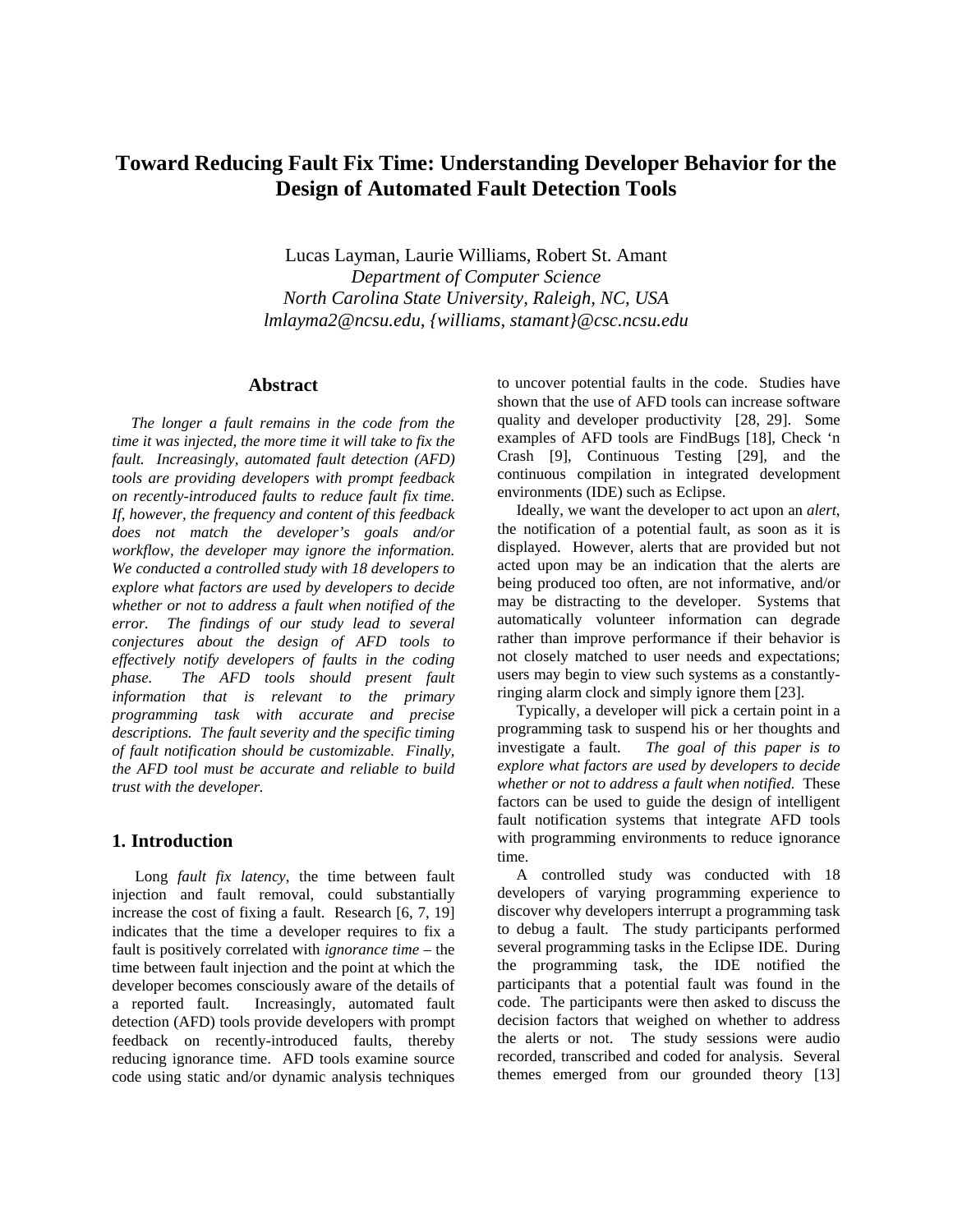approach to the qualitative analysis of the participant responses.

The remainder of this paper is organized as follows: Section 2 provides related work on memory and task interruption, Section 3 discusses the details of the study setup and execution, Section 4 contains the analysis of the participants' responses, Section 5 contains conjectures for further quantitative studies into usable design of automated fault notification systems during code development, and we provide conclusions and future work in Section 6.

# **2. Related work**

In considering when to notify a developer of a potential fault, we address two fundamental areas that underlie our research: cognitive processing and task interruption. Understanding how and why an interruption can interfere with a working task provides a valuable starting point for examining developer interruption in a coding environment.

# **2.1. Interruptions and cognitive processing**

Human attention is recognized to have a limited capacity. Limited cognitive resources require humans to be selective about the information they process [2]. Limitations in human memory and attention result in any interruption having the potential to cause *interference* with a working task. An interruption interferes with a working task by consuming cognitive resources initially used by the working task [11, 25, 27]. The amount of resources a task uses in the brain is the *cognitive load* of that task. The degree to which an interrupting task interferes with a primary task is dependent on several factors:

- the cognitive loads of the working and interrupting tasks [12, 26]
- the similarity of the two tasks  $[12]$
- personal attributes of the developer [3]
- attributes of the tasks (e.g. complexity)  $[4, 5]$ .

<span id="page-1-0"></span>The cognitive load of debugging tasks varies according to task complexity and developer experience [1, 8, 33]. Interrupting a complex task with a complex debugging task may result in destructive interference, whereas interrupting a low complexity task with a low complexity debugging task may cause no interference. For example, debugging a recursive algorithm while in the midst of implementing a tightly coupled method may result in significant interference between tasks. However, there may not be interference if a developer needed to insert a semicolon in another line while writing a print statement.

# **2.2. Interruptions in human-computer interaction and decision theory**

Human-computer interaction (HCI) studies have shown that the similarity of the interrupting task to the primary task and the interrupting task's complexity can affect user performance in environments that support multiple activities [4, 5, 10, 31]. Design guidelines for systems where user attention may be divided between multiple activities [17, 24] have also been published. McFarlane [22] asserts that a negotiated interruption style, where the system alerts the user but does not force attention away from the primary task is best in terms of user performance in most situations.

Horvitz has studied decision theory for using information about developer goals to guide the decision of an intelligent notification system [15, 16]. He describes that an agent takes action based on *utility* as a function of action or inaction given what the system can infer about a user's goals. Horvitz labels the critical threshold of action versus inaction as *p\**. In this study, we are investigating what factors may contribute to a  $p^*$  value that defines the threshold between the user addressing an alert or not.

# **3. Study description**

This section describes a controlled study of developers working with an AFD system, the Automated Warning Application for Reliability Engineering (AWARE) [14, 30]. To achieve the goal of our study, we examined factors that cause a developer to interrupt the task at hand and devote time to investigate a fault. All study materials, including the example program, task descriptions, interviewer scripts, and transcriptions and coding may be found at http://agile.csc.ncsu.edu/aware/research/ resources\_LWS07.zip.

# **3.1. AWARE**

AWARE is a plug-in for the Eclipse IDE that runs third-party AFD tools. AWARE also estimates the severity of a fault and ranks the fault according to the likelihood that it is *not* a false positive. For a more thorough discussion of AWARE, please see [30]. A screenshot of AWARE can be seen in [Figure 1](#page-2-0). The AWARE display shows a list of faults initially ordered by true positive probability. Each fault in the list contains the following information in order:

a description of the problem, such as "possible" null pointer" or "uninitialized variable"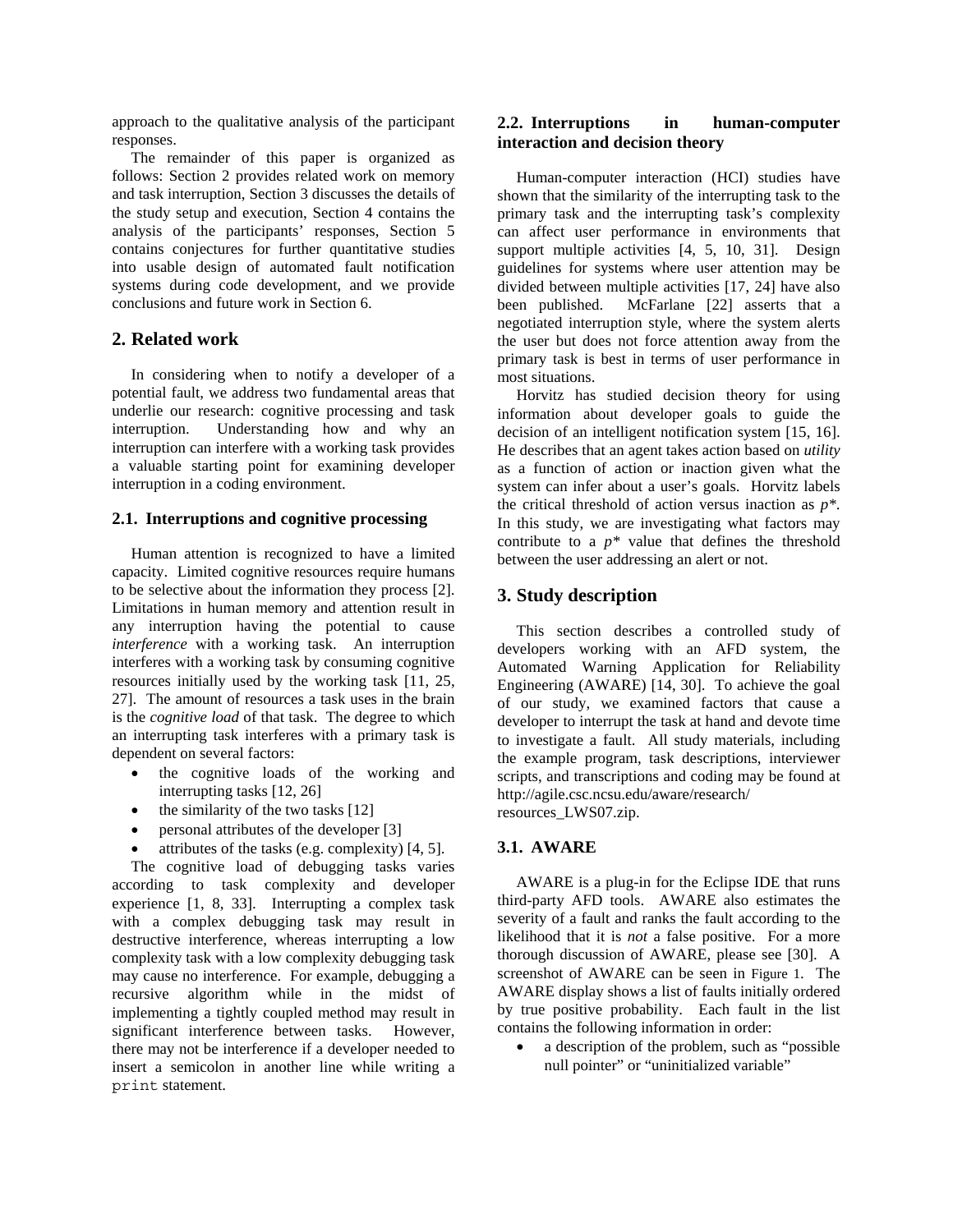- the folder, class file, and the line number at which the fault was detected in the code
- the probability at the fault is a true positive
- the severity of the fault from 1-3 with 3 being the most severe

The version of AWARE used in this study did not incorporate fault analysis tools, but instead displayed seeded fault notifications at scheduled times.

At the beginning of the study, AWARE's fault notification was not attracting the attention of the participants. AWARE was changed so that the fault notification window would change from white to yellow whenever a fault appeared. Six of the 18

subjects participated in the study before this change was made. Some participants still did not notice the fault notification after the change was made due to their engrossment in the programming tasks. We cannot provide a reliable analysis of any systematic difference in the responses of the two groups due to the variability in the responses. Anecdotally, we observe that more participants noticed the fault notifications after the yellow background change, but did not necessarily begin debugging more than the group prior to the interface change.

| D).                                                              | Bill.java                                                                                    | J RecordFileIO.java                                           | D UserMenu.java ※                              |                                                          |          |         |                                         | 一日 |
|------------------------------------------------------------------|----------------------------------------------------------------------------------------------|---------------------------------------------------------------|------------------------------------------------|----------------------------------------------------------|----------|---------|-----------------------------------------|----|
| 54                                                               |                                                                                              | System.out.println("\t4. Print patient bill");<br>۸           |                                                |                                                          |          |         |                                         |    |
| 55                                                               |                                                                                              | System.out.println("\t0. Exit");                              |                                                |                                                          |          |         |                                         |    |
| 56                                                               |                                                                                              |                                                               |                                                |                                                          |          |         |                                         |    |
| 57                                                               | $\mathbf{r}$                                                                                 |                                                               |                                                |                                                          |          |         |                                         |    |
| 58                                                               |                                                                                              |                                                               |                                                |                                                          |          |         |                                         |    |
|                                                                  | 590                                                                                          |                                                               |                                                | private void printSinglePatient (BufferedReader input) { |          |         |                                         |    |
| 60                                                               |                                                                                              |                                                               |                                                | System.out.println("Enter the patient id number: ");     |          |         |                                         |    |
| 61                                                               |                                                                                              |                                                               | String $id = readInput(input));$               |                                                          |          |         |                                         |    |
| 62                                                               |                                                                                              |                                                               | Record rec = $recProcessor.getRecordByID(id);$ |                                                          |          |         |                                         |    |
| 63                                                               |                                                                                              | if $(\text{rec} == \text{null})$<br>1                         |                                                |                                                          |          |         |                                         |    |
| 64                                                               |                                                                                              | System.out.println("Sorry, no patient with that id exists!"); |                                                |                                                          |          |         |                                         |    |
| 65                                                               |                                                                                              | else                                                          |                                                |                                                          |          |         |                                         |    |
| 66                                                               |                                                                                              | printRecord(rec);                                             |                                                |                                                          |          |         |                                         |    |
| 67                                                               |                                                                                              | $\mathbf{r}$                                                  |                                                |                                                          |          |         |                                         |    |
|                                                                  | 68                                                                                           |                                                               |                                                |                                                          |          |         |                                         |    |
|                                                                  | 690<br>private void enterNewPatient (BufferedReader input) {<br>70                           |                                                               |                                                |                                                          |          |         |                                         |    |
|                                                                  | System.out.print("Enter the new patient's id number: ");<br>String $id = readInput(input));$ |                                                               |                                                |                                                          |          |         |                                         |    |
|                                                                  | 71<br>System.out.print("Enter the patient's first name: ");<br>72                            |                                                               |                                                |                                                          |          |         |                                         |    |
|                                                                  | String firstName = readInput(input);                                                         |                                                               |                                                |                                                          |          |         |                                         |    |
|                                                                  | System.out.print("Enter the patient's last name: ");                                         |                                                               |                                                |                                                          |          |         |                                         |    |
|                                                                  | 73<br>String lastName = readInput(input);                                                    |                                                               |                                                |                                                          |          |         |                                         |    |
| 74<br>75<br>76<br>System.out.print("Enter the patient's age: "); |                                                                                              |                                                               |                                                |                                                          |          |         |                                         |    |
|                                                                  |                                                                                              |                                                               |                                                |                                                          |          |         |                                         |    |
|                                                                  | <b>69 AWARE Alerts 23</b>                                                                    |                                                               |                                                |                                                          |          |         | of $\heartsuit$<br>$\blacktriangledown$ |    |
|                                                                  | Description                                                                                  |                                                               | Resource                                       | In Folder                                                | Location | Ranking | Severity                                |    |
| <b>GP</b>                                                        |                                                                                              | Possible type cast error (Cast)                               | UserMenu.java                                  | MedReporter_exampl                                       | line 71  | 0.8     | $\mathbf{1}$                            |    |
| G₿.                                                              |                                                                                              | Possible type cast error (Cast)                               | UserMenu.java                                  | MedReporter_exampl                                       | line 73  | 0.8     | $\mathbf{1}$                            |    |
| <b>GP</b>                                                        |                                                                                              | Possible type cast error (Cast)                               | UserMenu.java                                  | MedReporter exampl                                       | line 75  | 0.8     | $\mathbf{1}$                            |    |
| <b>GP</b>                                                        |                                                                                              | Possible type cast error (Cast)                               | UserMenu.java                                  | MedReporter_exampl                                       | line 77  | 0.8     | $\mathbf{1}$                            |    |
| <b>GP</b>                                                        |                                                                                              | Possible type cast error (Cast)                               | UserMenu.java                                  | MedReporter_exampl                                       | line 79  | 0.8     | 1                                       |    |
| <b>GP</b>                                                        |                                                                                              | Possible type cast error (Cast)                               | UserMenu.java                                  | MedReporter exampl                                       | line 81  | 0.8     | $\mathbf{1}$                            |    |
|                                                                  |                                                                                              | <b>ED</b> Possible type cast error (Cast)                     | UserMenu.java                                  | MedReporter_exampl                                       | line 83  | 0.8     | $\mathbf{1}$                            |    |
|                                                                  |                                                                                              | <b>ED</b> Possible type cast error (Cast)                     | UserMenu.java                                  | MedReporter_exampl                                       | line 85  | 0.8     | $\mathbf{1}$                            |    |

**Figure 1. AWARE in the Eclipse IDE (cropped image)** 

# <span id="page-2-1"></span><span id="page-2-0"></span>**3.2. Pre-study analysis**

To guide our study, we needed to identify some potential factors that may cause a developer to interrupt a working task to address an alert. A literature search yielded little information on this topic, and so we performed a task analysis of developer behavior while using an advanced IDE that

displays alerts from AFD tools. The analysis was conducted with only one subject (the first author) and yielded a behavior model similar to Latorella's general model of task interruption [23]. The analysis yielded several factors that, in combination, may contribute to a developer's decision on when to address an alert. These factors were: a) the complexity of the primary programming task; b) the relevance of the fault to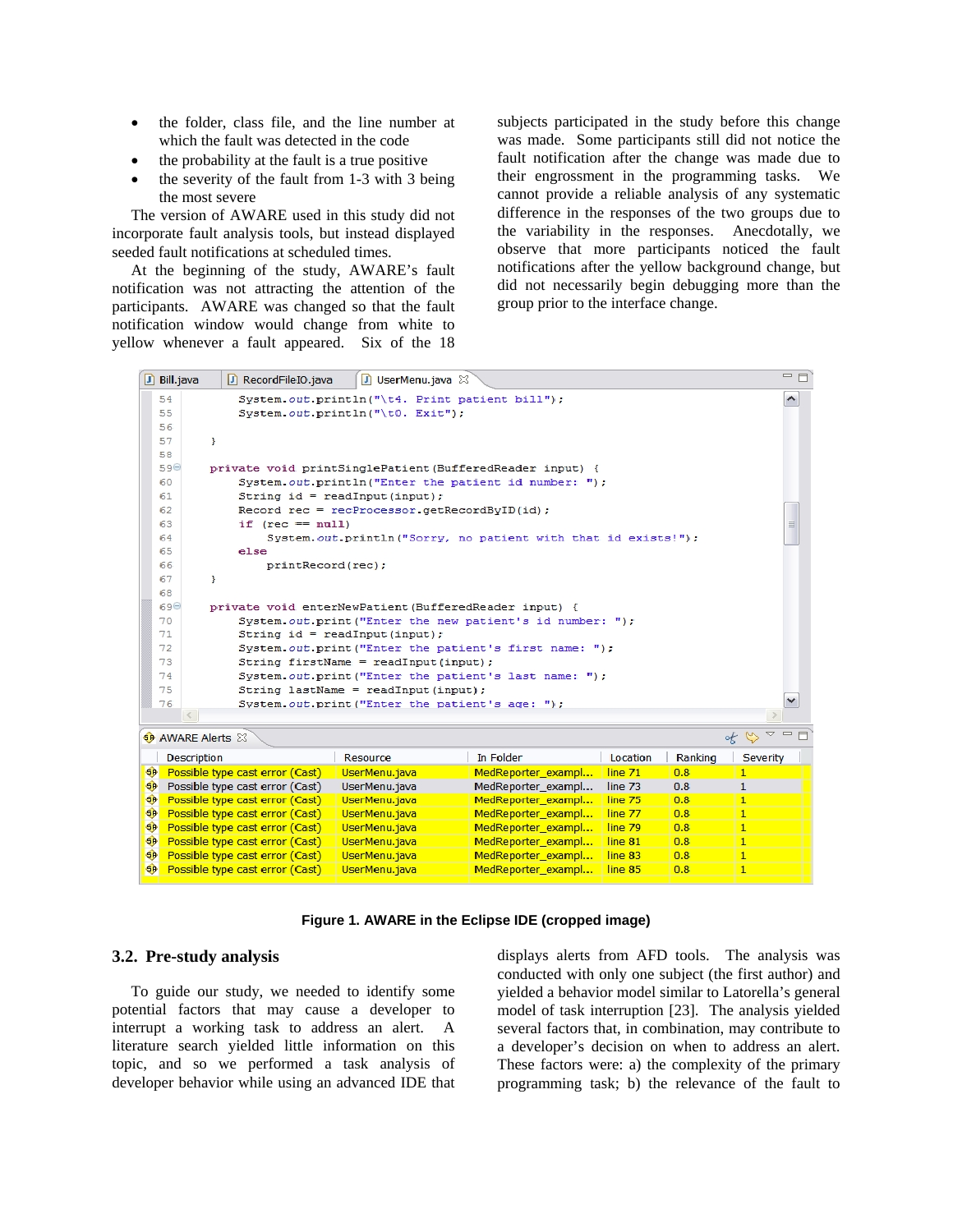primary task; c) the estimated cost of fixing the fault in terms of time; and d) the potential criticality of the fault as estimated by the system-assigned priority of the fault notification.

#### **3.3. Study participants**

<span id="page-3-1"></span>Participants were solicited from the North Carolina State University Department of Computer Science through a graduate student mailing list and by posting fliers throughout the computer science building. A \$20 gift certificate to a location of the participant's choice was offered as incentive to participate in the study. The requirements to participate in the study were a working knowledge of Java and objectoriented programming, participation in a 45 minute live study session, and consent to be audio recorded. No experience with AFD tools or IDEs was necessary.

<span id="page-3-2"></span>All participants completed an online survey to sign up for the study. The online survey collected the participants' contact information, gender, and times available for the live portion of the study. The survey also collected each participant's years of programming, Java, IDE, and professional development experience. Participants were also prompted to list any IDEs they may have used. Finally, the survey asked for the study participants' response on a scale from 1 to 9 in confidence in solving programming problems  $(1 = not confident, 9 =$ very confident) and their enjoyment of coding in general (1 = I hate coding,  $9 = I$  love coding). In total, 28 survey responses were collected.

Twenty subjects participated in the study and the other eight missed their appointments. Of the 20 participants, one session was aborted because the participant had no Java experience, and one session was discarded because of problems with AWARE. Thus, 18 live sessions were used in the study analysis. The programming experience responses of the 18 participants are summarized in [Table 1](#page-3-0).

|  |  |  |  | Table 1. Subjects counts - years of experience |
|--|--|--|--|------------------------------------------------|
|--|--|--|--|------------------------------------------------|

<span id="page-3-0"></span>

|          | Programming | Java | ID<br>E | Professiona |
|----------|-------------|------|---------|-------------|
| Non      | 0           |      | 2       | 5           |
| e        |             |      |         |             |
| $0 - 1$  |             |      |         | 3           |
| $1 - 3$  | 3           |      | Р       | 6           |
| $3 - 5$  | 8           |      |         |             |
| $5 - 10$ |             |      |         | 3           |
| >10      | 2           |      |         |             |

At the beginning of each session, the participant was asked to rate his or her fatigue at that time on a scale from 1-10 with 1 being rested and 10 being completed exhausted. The fatigue rating, programming confidence and coding enjoyment of the 18 participants is summarized [Table 2.](#page-3-1) This information was used in assigning participants to the different treatments for the experiment, discussed in Section [3.5.](#page-4-0)

**Table 2. Subject counts - miscellaneous** 

|                        | $2 - 3$ | ס ד |  |
|------------------------|---------|-----|--|
| Programming confidence |         |     |  |
| Coding enjoyment       |         |     |  |
| Fatigue                |         |     |  |

In general, the participant sample was widely distributed over the survey questions, though the sample size was too small to perform a statistical analysis. The limitations in using this sample of participants are discussed in Section [4.5](#page-7-0).

# **3.4. Study programming tasks**

The bulk of the live session required the participants to complete four programming tasks while interacting with AWARE. The programming tasks required participants to modify and to add to an existing example program – a simple medical reporting and billing system written by the first author. The example program was designed to be easily comprehended and contained enough classes and functionality (seven classes, 413 LoC) to simulate cognitively complex programming and debugging tasks.

The programming tasks were created to help determine what criteria a developer uses when deciding to interrupt their programming task to address an alert. At a pre-determined time after the start of each programming task, AWARE would alert the participants that a fault had been detected. These faults were purposefully injected into the example program beforehand. The faults and associated alerts exhibited all of the properties suggested by the prestudy analysis (see Section [3.2](#page-2-1)). All of the faults were designed to be relevant to the current programming task; that is, the fault would directly impair the proper functionality of the programming task. The faults also had a high criticality and could crash the example program. Finally, the faults required non-trivial investigations to uncover the root of the fault, thus increasing the developer effort required to fix the fault.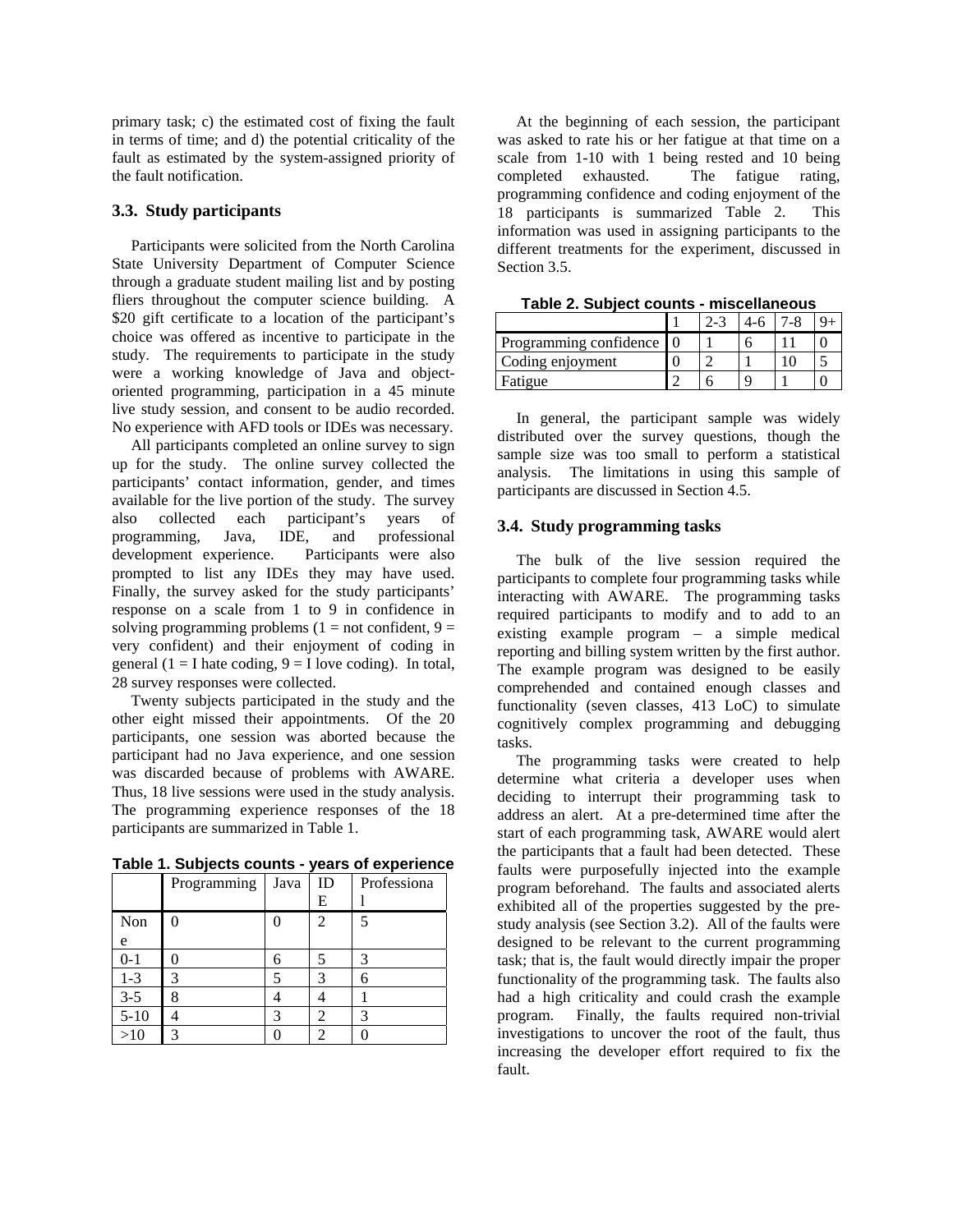# <span id="page-4-0"></span>**3.5. Study procedure**

In the main portion of the study, participants met individually with the investigator (the first author) in a private meeting room to perform programming tasks and discuss alerts. These sessions were comprised of five parts.

**3.5.1. Part 1: Introduction.** To provide some context to the session, the investigator explained that the purpose of the study was to examine how developers interacted with advanced IDE environments. No further detail was provided.The participants were then given a brief demonstration of Eclipse and AWARE on a research laptop. Study participants were shown a sample program to demonstrate how Eclipse compiles the source code every time a file is saved and displays any resulting compiler errors or warnings. The study participants were then told AWARE works in a similar fashion, but uses different tools to find different types of faults. The subjects were also told that AWARE's analysis takes more time and runs in the background, so the timing of the alert displays was unpredictable.

**3.5.2. Part 2: Familiarization.** Since the participants were working on an unfamiliar program and using unfamiliar tools, they were given several familiarization tasks to reduce any learning effects. First, the participants ran the example program and used several of its features, including printing out patient data and entering patient information. Second, the subjects performed an informal code walkthrough of the same features to familiarize them with the general architecture of the example program.

**3.5.3. Part 3: Example tasks.** Two example programming tasks (as discussed in Section [3.4](#page-3-2)) were given to familiarize the participants with the main tasks in Part 4 of the study. The participants were given a written requirement to modify a feature in the example program. The participants were told that they must completely implement the requirement and correct all errors detected by AWARE, but that the ordering of these activities was unimportant. Finally, the participants were instructed to "think out loud" to verbalize their thoughts to the investigator while working on the task. The subjects were told that they will work on the task until it is completed or until stopped by the investigator.

<span id="page-4-1"></span>The investigator began audio recording as the subjects commenced on the programming task. The participants were stopped by the investigator approximately one minute after the AWARE fault notification was displayed. This one minute window allowed the investigator to observe whether or not the subject chose to interrupt the main programming task to address the alert. The investigator also noted the subject's start time, the time of interruption and any observations about the subject's behavior at the time of the alert. The participants performed two example programming tasks. Both of the programming tasks in Part 3 were injected with faults that were more trivial to fix than in the Part 4 of the study.

**3.5.4. Part 4: Main tasks.** This portion of the study involved two programming tasks with differing complexities. The simpler task required finding and changing numerical values in the code, and the more complex task involved making changed to several coupled methods. Again, AWARE displayed a fault notification at a scheduled time during each task and the same procedures were followed as in Part 3.

To reduce the effect of the ordering of the programming tasks, the subjects were divided into two groups that had similar numbers of students with IDE experience and varying degrees of programming experience. One group performed the more complex task first, and the other performed the simpler task first. However, due to the variability of the subjects' data, neither the ordering of the programming tasks nor the experience data were used in our analysis.

After the investigator stopped the subjects on the programming task, the participants were asked to explain their rationale for either addressing an alert or ignoring it. The investigator prodded the participants to continue explaining their rationale until they had no more information to share. Some participants commented that they did not notice the alerts at all.

**3.5.5. Part 5: Exit interview and debriefing.** After the programming portion had been completed, the participants were asked to postulate on any additional factors that might influence their decision to address an alert or not. Participants were asked to think of scenarios where they would stop working on a programming task to address an alert and scenarios where an alert would be deferred until later. After the study, the participants were thanked and given a more detailed explanation of the study's purpose.

# **4. Analysis and findings**

The audio recordings from the 18 study participants were transcribed by the first author and combined with notes taken by the investigator during the recording sessions, yielding approximately 60 pages of information. The transcriptions were then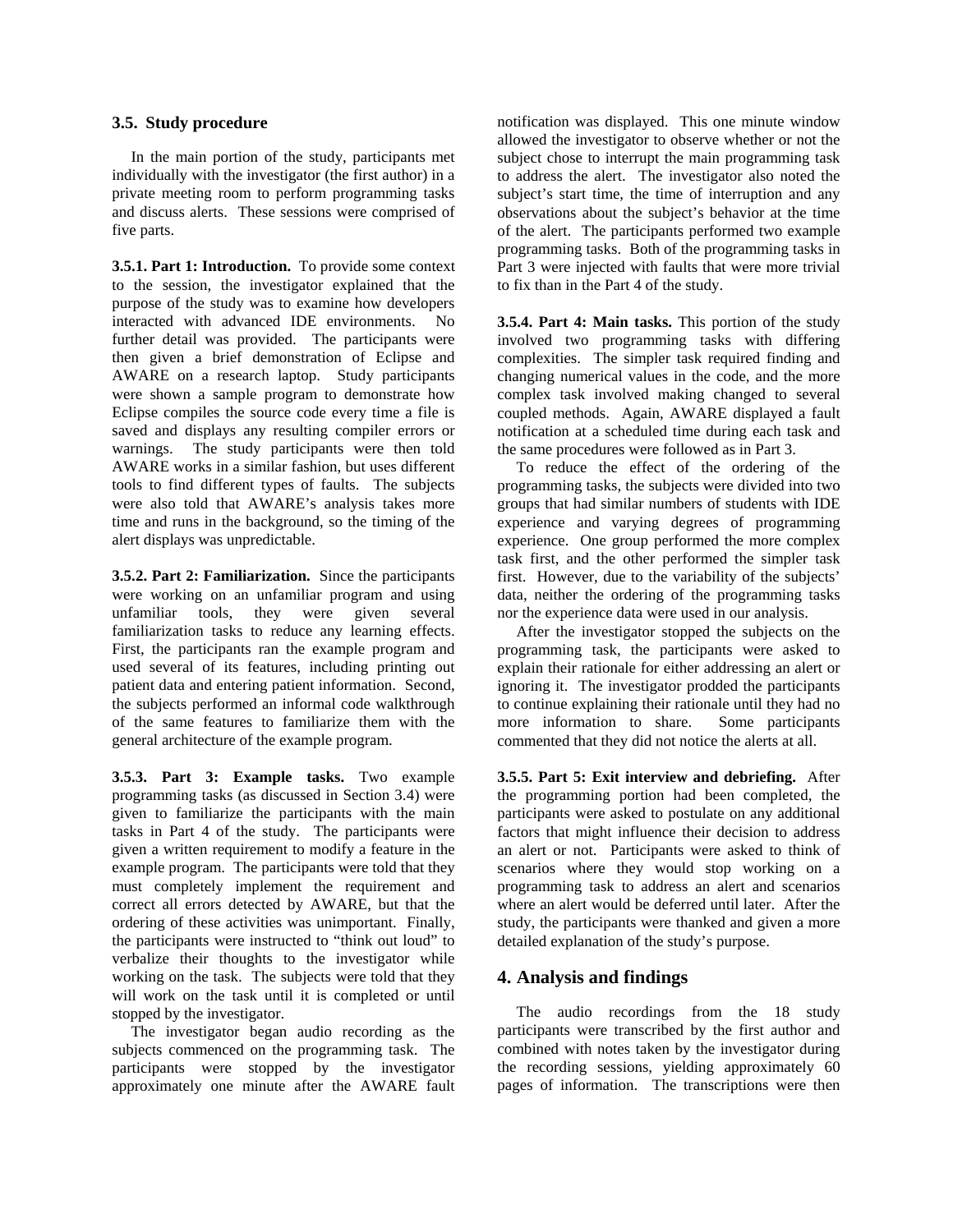coded by the first author. Coding is the process that categorizes qualitative data into different themes via three steps: open coding, axial coding, and selective coding [32]. Open coding is the process of identifying the categories in the data and the properties of the different categories. Axial coding is used to connect the categories and find their interrelationships. In the last step, selective coding identifies one or two central categories and forms a conceptual framework. Typically, coding should be performed by multiple persons to ensure the reliability of the analysis. Resource constraints prevented more than one person performing the coding, and we accept this limitation since our study is exploratory and designed to help guide future work rather than draw final conclusions.

The coding process yielded 37 distinct themes organized into seven categories dealing with task interruption and fault assessment:

- 1. Strategies describe developer behavior as relates to addressing faults
- 2. Fault assessment criteria the factors used by developers to determine whether or not to interrupt the primary task to address an alert
- 3. Interruption points specifically when in time the primary task will be interrupted
- 4. Environment influences created by the programming environment itself
- 5. Individual differences attributes of the developers
- 6. Perspectives the impacts of developer understanding of the example program or AWARE tool that influenced interruptions
- 7. External influences factors related to the experimental setup that influenced developer behavior

Once the themes were identified, a count was made of the number of participants who mentioned a particular theme. Those themes which were mentioned by five or more subjects are discussed below. A complete list of all 37 themes grouped by category may be found in Appendix A of Layman, et al. [21].

### **4.1. Fault assessment criteria**

The primary purpose of this study was to assess what factors would contribute to a developer interrupting their workflow to address a fault presented during the coding process. The attributes of the fault itself are critical components in the developer's decision to interrupt. Study participants identified several of these fault assessment criteria.

Nine participants commented that *the description of the fault* was critical in assessing the importance of a

fault. The fault description contained information about the nature of the fault, such as whether it was a potential null pointer exception, and array index out of bounds, or an uninitialized variable. For example, one subject noted, "the main thing that I'm going to look at is null pointer exceptions … Something should not happen that could cause the entire program to crash – that is what I would look at first." Speaking on the fault description, another subject observed "I wasn't using the ranking and severity as much as I was using my own programming experience and instinct in deciding whether to inspect that error or not."

Nine participants used the *ranking and severity* of the AWARE fault notifications as part of their fault assessment criteria. When AWARE displayed an alert during a programming task, one subject had the following reaction, "Array index too large – what's this? Line 10: RecordProcessor.getSize(). I don't see a reason why… oh, severity is 3, ranking is 0.9. Oh okay, so this could definitely be a problem." In general, it appeared that the subjects used the fault ranking and severity when they did not assess the importance of the fault from description and personal experience alone. The subjects may also have been primed to look at this information due to the introduction of the AWARE tool earlier in the experiment.

Another important assessment criterion was the *relevance of the fault to the code currently being written*. When asked why she addressed an alert immediately, one subject responded, "Well it seemed connected to my problem. I'm losing some data, so I'm trying to figure out – maybe it's not been initialized here." Oftentimes, subjects stated that they were quick to dismiss faults that did not seem relevant to their current task. "If it's something that's not really relevant to what I'm doing now, I'm going to go back and finish what I was doing," said one participant. The criteria for assessing the relevance of a fault to the current task varied from subject to subject. Some participants spoke on a high level about related tasks, while others specifically stated that they would address alerts in the current class file.

#### **4.2. Interruption points**

Determining *when* to notify the developer of a fault is of commensurate importance to understanding *why* a developer would interrupt. Many subjects noted that they would *interrupt the primary programming task after they finished a thought*. When an alert popped up during a programming task, one participant stated, "I've got to finish this thought, but I see the warning there." When asked why he deferred addressing a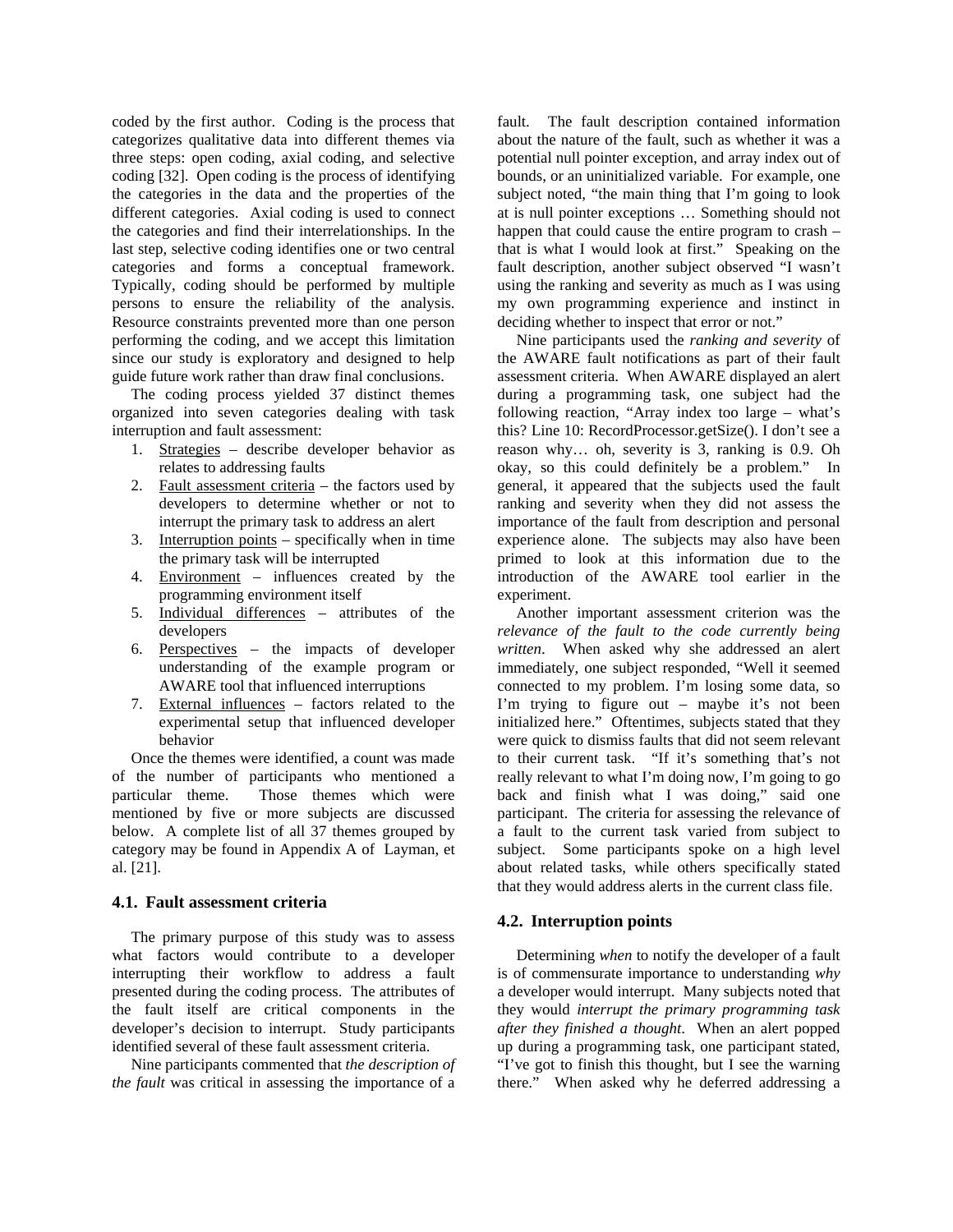fault, one subject responded, "I wanted to finish what I was doing and then investigate afterwards. I don't want to lose my current train of thought of what I was working on."

These statements reflect current theories of mental task management and task switching. When given the choice, people will tend to switch between tasks only at a convenient breaking point between high level mental tasks and not between low level details [10, 24]. One subject remarked, "If I had some logic in my head, maybe an if-statement with a lot of different attributes, different things that I wanted to get out of my head and onto the code, I would have done that before I interrupted." These observations also go to the heart of our motivation for this study: while fault notifications may be beneficial during development, they should be done with care so as not to impede the mental workflow of programming.

Other subjects more precisely defined their interruption points. Many participants interrupted themselves after completing *the current line of code*. For some subjects, finishing the line of code was a convenient stopping point. Others wanted to finish the line of code to determine if the alerts were the result of an incomplete piece of code. For example, one subject observed, "I figured I am not done with [the code] yet, so once I might finish, the error might disappear, which happens a lot with Eclipse."

Other subjects interrupted only between *sections of code*, which in some cases was an extended version of finishing a line to see if alerts go away: "Instead of fixing the line every time, [fix them] every now and then after just 20 lines or 30 lines. After 30 lines I can fix them and see these are the probable errors." In other cases, finishing a section of code seemed to coincide with completing a thought. Said one participant, "Let's say I figure out certain logic, I want to finish that and then see what the problem with it is."

The variations in where to interrupt the programming task, whether at the end of a line or at the end of a code section, may derive from the complexity of the current programming task. Though the programming tasks were designed with varying complexities to test the importance of primary task complexity, the variability of the data precludes a more rigorous analysis.

### **4.3. Environment and perspectives**

Several themes arose related to the participants' general interactions with AWARE and Eclipse. These themes are grouped into two categories: Environment and Perspectives. While the themes in these categories do not always directly involve fault interruption and interaction, the themes do present some important design implications.

Five of the study participants expressed that they needed to *trust the fault detection system*. Trust was earned in the form of accurate, reliable fault information. Many of the participants had several years of programming and tool experience. This experience led them to distrust some analysis tools because of poor accuracy, and these participants placed higher values on their own assessments of potential faults. According to one subject, "If I used [AWARE] regularly, and I saw this ranking of 1.0... If I did it say, twice, and each time it was 1.0 and it was definitely something that was an error, then I think I would definitely, certainly start looking at this."

Other subjects were intrinsically interested in AWARE's fault information because it inspired them "to think of something as potentially an error that I hadn't thought of when I previously developed." Both of these perspectives suggest that both developer experience and familiarity with the code may play an important role in the usage of AFD tools.

Another emergent category involved the difficulties some subjects had in interpreting the fault information. Some subjects *incorrectly believed that a fault was the cause of something directly related to the code* they were typing, when the actual cause of the fault was rooted elsewhere. Six subjects made such mistakes, though the investigator did not reveal these mistakes to them at any point. This mischaracterization of a fault was often the result of developer expectations: the participant was developing code that was incomplete and thus was expecting a fault to be detected. Then, by chance, an alert was displayed referring to a separate portion of the code. The subject then drew the conclusion that the coding and fault were related when in fact they were not. The reverse of this scenario happened four times when participants believed that a fault was *not* related to programming task. Similarly, six participants *could not make the connection between the fault and the programming task*. These participants observed the fault and investigated the source line but could not understand the problem enough to correct it. In some cases, the participants stated that they could not discern what variable or statement the fault description referenced. These problems may be symptomatic of the version of AWARE used in this experiment, which contained less precise descriptions of the faults. The aforementioned themes stress the need for concise and accurate fault information.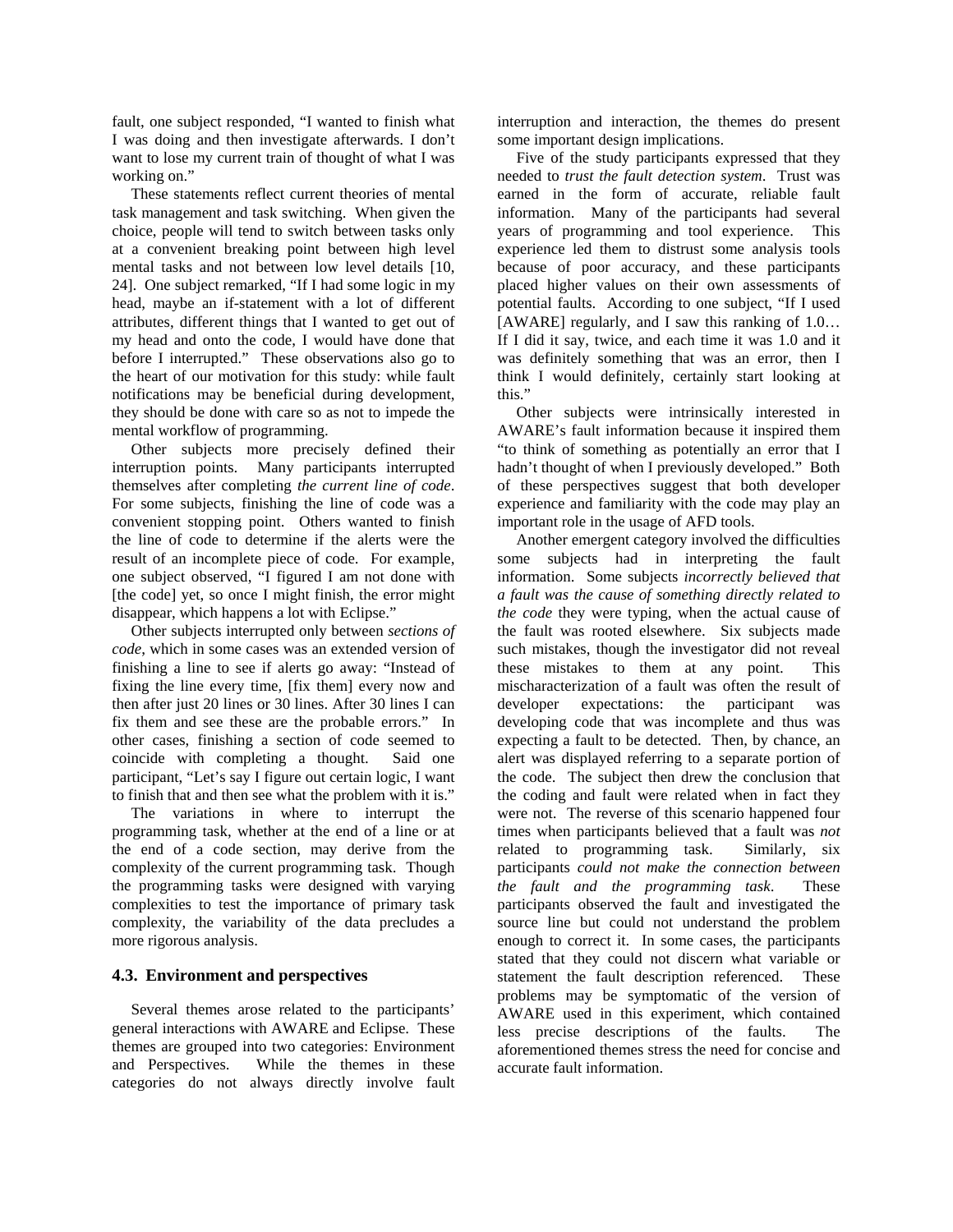### **4.4. Individual differences**

The individual differences of the developers have some bearing on the use of the AWARE system. Six of the participants expressly stated that they were very interrupt-driven, and that when something pops up, they tend to address it right away. One subject stated, "Every time I get a new mail icon, I'll just stop whatever I'm doing to go check. I'm just that type of person." The same subject later added rationale to the interrupt-driven personality while programming, "I guess any time I see errors or warnings I try to go and address those before I do something new because they might have a ripple effect." A developer's proclivity for interruption may make the usage of an AFD system more challenging since they may be more prone to the destructive interference caused by interrupting tasks.

### <span id="page-7-0"></span>**4.5. Study limitations**

The primary limitations of this study are external validity limitations concerned with the sample population and the study environment. Limitations regarding the changing of the AWARE environment and the coding procedure have been discussed in Sections [3.1](#page-1-0) and [4](#page-4-1) respectively.

All 18 subjects were drawn from a student population (though some had professional experience) and thus the results of this study may not generalize to professionals. Similarly, because of the controlled and time-limited nature of the experiment, we could not reproduce the project complexities and environmental factors of the professional workplace. Therefore, the responses of the sample subjects may not reflect the diversity of professional developers in a professional setting. However, since we are using this study to provide conjectures and to form a basis for future study, we do not believe that these limitations significantly diminish our findings.

Some experimental validity concerns arose during the study. With a few of the subjects, a Hawthorne effect may have been present. Since they had been told about the capabilities of AWARE, they purposefully waited for alerts to appear and may have investigated the alerts when they would not have under normal, unobserved programming conditions. Also, some subjects did not notice the alerts until they were asked by the investigator if they observed the alerts. For those subjects who did not initially notice the alerts, a learning effect occurred wherein they noticed the alert on the next task. However, while these subjects did subsequently *notice* the faults, they

did not necessarily interrupt the primary task to investigate them.

# **5. Conjectures**

Based on our analysis, we identify several conjectures to guide future quantitative research on the integration of AFD systems with IDEs to reduce fault ignorance time.

*Conjecture 1: Fault descriptions should be as informative and precise as possible.* 

At least half of the subjects used the fault description to assess the importance of the fault and weighed on the decision to interrupt the programming task. Furthermore, some subjects had difficulty in identifying the exact location of a fault because of the imprecise nature of some fault descriptions.

*Conjecture 2: System-assigned fault severity should reflect the developer's perceptions of fault severity.*

Developer assessment of fault severity was often subjectively based on the fault description. Developer's perceptions of fault severity varied between subjects. Therefore, the system-assigned fault severity should be customizable (based on fault type) so that the AFD systems can more accurately estimate a developer's decision to interrupt a programming task.

*Conjecture 3: Fault information should be presented when the fault is relevant to the current programming task.*

Creating a mechanism to assess the relevance of a fault to the developer's current working context will be difficult. However, the relevance of the fault is central to some developer's decisions to interrupt the programming task. The location of the fault relative to the currently active line of code, coupling between code sections and data and control flow analysis may provide avenues for estimating relevance.

*Conjecture 4: The point at which the AFD tool notifies the developer should be customizable by the developer.* 

The developer should have ultimate authority in deciding when alerts occur. The developers can customize the interruptions to be displayed to suit their personal preferences, which may increase both the effectiveness and the perceived usefulness of the AFD tool. Some developers may wish to only be notified of faults at the end of typing a programming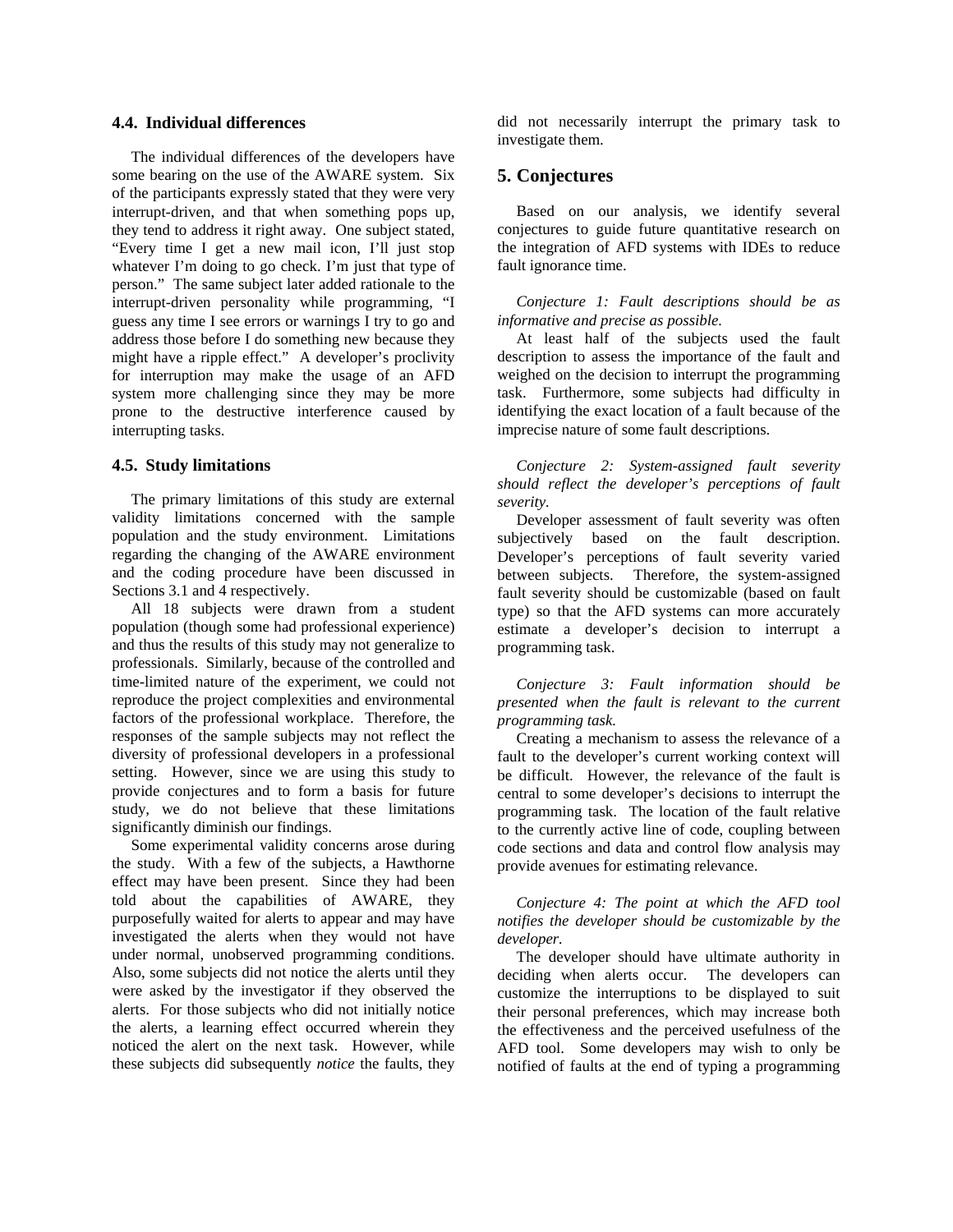statement, while others may only wish to know of certain classes of errors such as null pointers.

### *Conjecture 5: The developer must trust that the fault information from the AFD tool is accurate and reliable.*

If the developer cannot trust the accuracy of the fault information provided by the AFD tool, the utility of the tool will drop significantly and may be ignored entirely. Trusting the accuracy of the tool seems to be particularly important when the developer is not familiar with the code. However, accurately identifying faults can be problematic for tools that employ static analysis, which is known to generate high false positive rates [20]. In AWARE, each detected fault is provided with a probability that the fault is a true positive. Concurrent research on AWARE is investigating techniques to improve the accuracy of the true positive probability. Several subjects believed that some faults were the result of incomplete code. Therefore, deferring fault notifications until a source statement is complete may increase trust in the system.

### **6. Conclusion and future work**

By leveraging the fault detection power of AFD tools and integrating them with code development, developers can reduce the ignorance time of faults identified by AFD tools and lower the cost-of-fix of these faults. If these tools are to be utilized by developers, they must be of value in terms of both information and usability. Programming is a complex cognitive process, and developers must be notified of fault information carefully to avoid valueless disruption. We performed a controlled case study to better understand how to create an intelligent interface between the developer and AFD tools. Our study revealed several important factors that contribute to a developer's decision to interrupt a programming task to debug a fault when using AFD tools.

We have provided five conjectures to guide further study on developer switches from programming to debugging tasks. We will use the findings of this study to guide the design and refinement of AWARE's alert system. We will investigate an intelligent system for estimating developer's fault assessment criteria for identifying which faults are of most importance to the developer, and we will observe developers' actual decision criteria in live use of the system. We will also incorporate customizable notification options and learning algorithms based on developer interactions with AWARE to help refine its facilities. Our ultimate goal is to investigate

empirically the impact on fault fix latency and cost-offix when AFD tools are integrated with IDEs to reduce ignorance time.

### **Acknowledgements**

The authors would like to thank the North Carolina State University software engineering RealSearch group for their helpful comments on this paper. This work is supported by the National Science Foundation under the Grant No. 00305917. Any opinions, findings, and conclusions or recommendations expressed in this material are those of the authors and do not necessarily reflect the views of the National Science Foundation.

#### **References**

[1] B. Adelson, D. Littman, K. Ehrleich, J. Black, and E. Soloway, "Novice-Expert Differences in Software Design," proceedings of Human-Computer Interaction (INTERACT '84), 1984, pp. 187-192.

[2] A. Allport, "Visual Attention," in *Foundations of Cognitive Science*, M. I. Posner, Ed. Cambridge, MA: The MIT Press, 1989, pp. 631-682.

[3] J. W. Atkinson, "The Achievement Motive and Recall of Interrupted and Completed Tasks," *Journal of Experimental Psychology*, vol. 46, 1953, pp. 381-390.

[4] B. P. Bailey, J. A. Konstan, and J. V. Carlis, "The Effects of Interruptions on Task Performance, Annoyance, and Anxiety in the User Interface," proceedings of Human-Computer Interaction (INTERACT 2001), Tokyo, Japan, 2001, pp. 593-601.

[5] B. P. Bailey, J. A. Konstan, and J. V. Carlis, "Measuring the Effects of Interruptions on Task Performance in the User Interface," proceedings of IEEE International Conference on Systems, Man, and Cybernetics 2000 (SMC '00), Nashville, TN, 2000, pp. 757-762.

[6] W. Baziuk, "BNR/NORTEL: Path to improve product quality, reliability, and customer satisfaction," proceedings of International Symposium on Software Reliability Engineering, Toulouse, France, 1995, pp. 256-262.

[7] B. W. Boehm, *Software Engineering Economics*, Prentice-Hall, Inc., Englewood Cliffs, NJ, 1981.

[8] R. Brooks, "Towards a Theory of the Comprehension of Computer Programs," *International Journal of Man-Machine Studies*, vol. 18, 1983, pp. 543-554.

[9] C. Csallner and Y. Smaragdakis, "Check 'n' Crash: Combining Static Checking and Testing," proceedings of